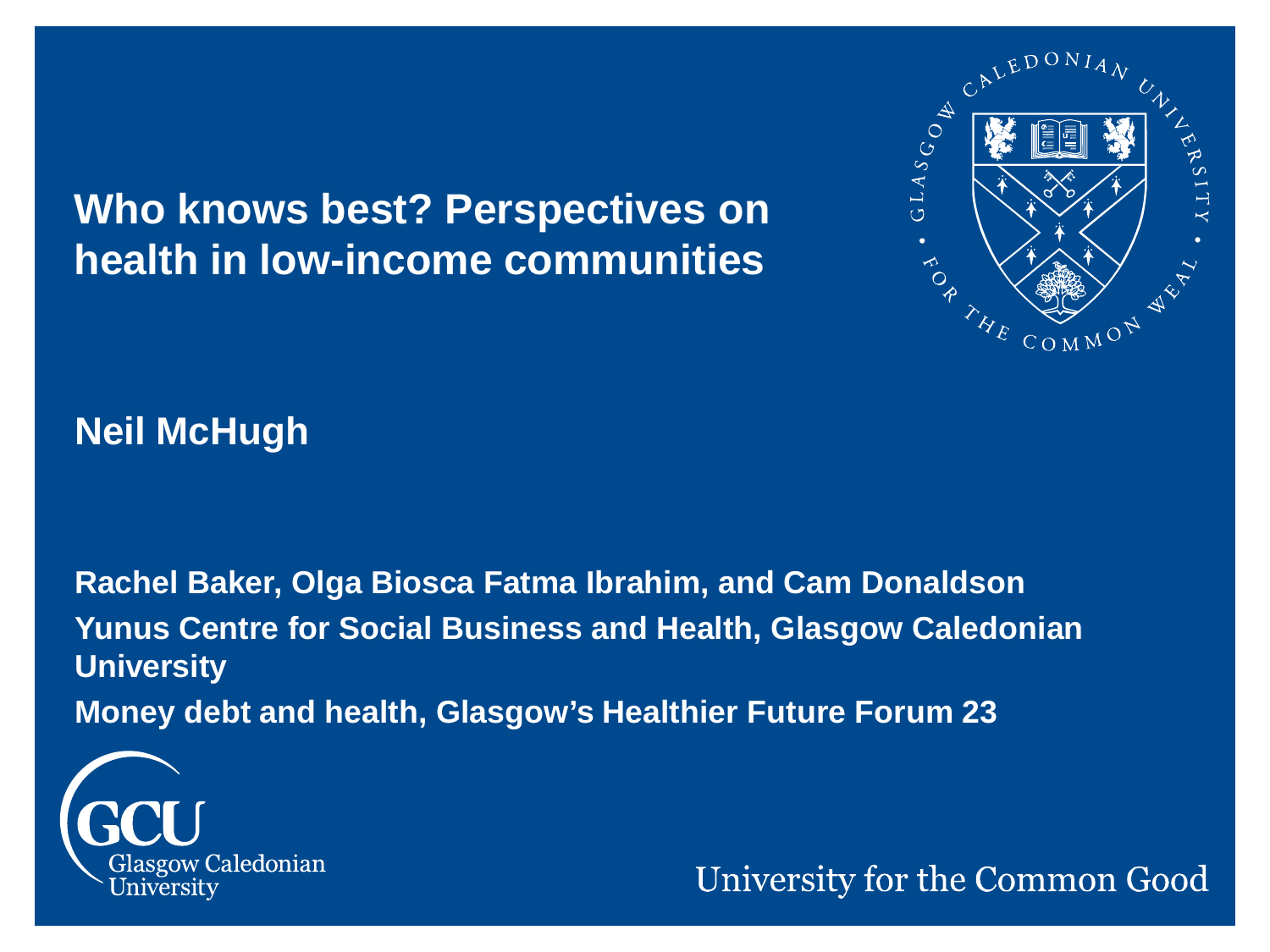#### **Focus**



Final FinWell work package



Shared perspectives on:

**'Causes'** – Why is health worse in low-income communities?

**'Solutions'** – How could health be improved in low-income communities?

Q methodology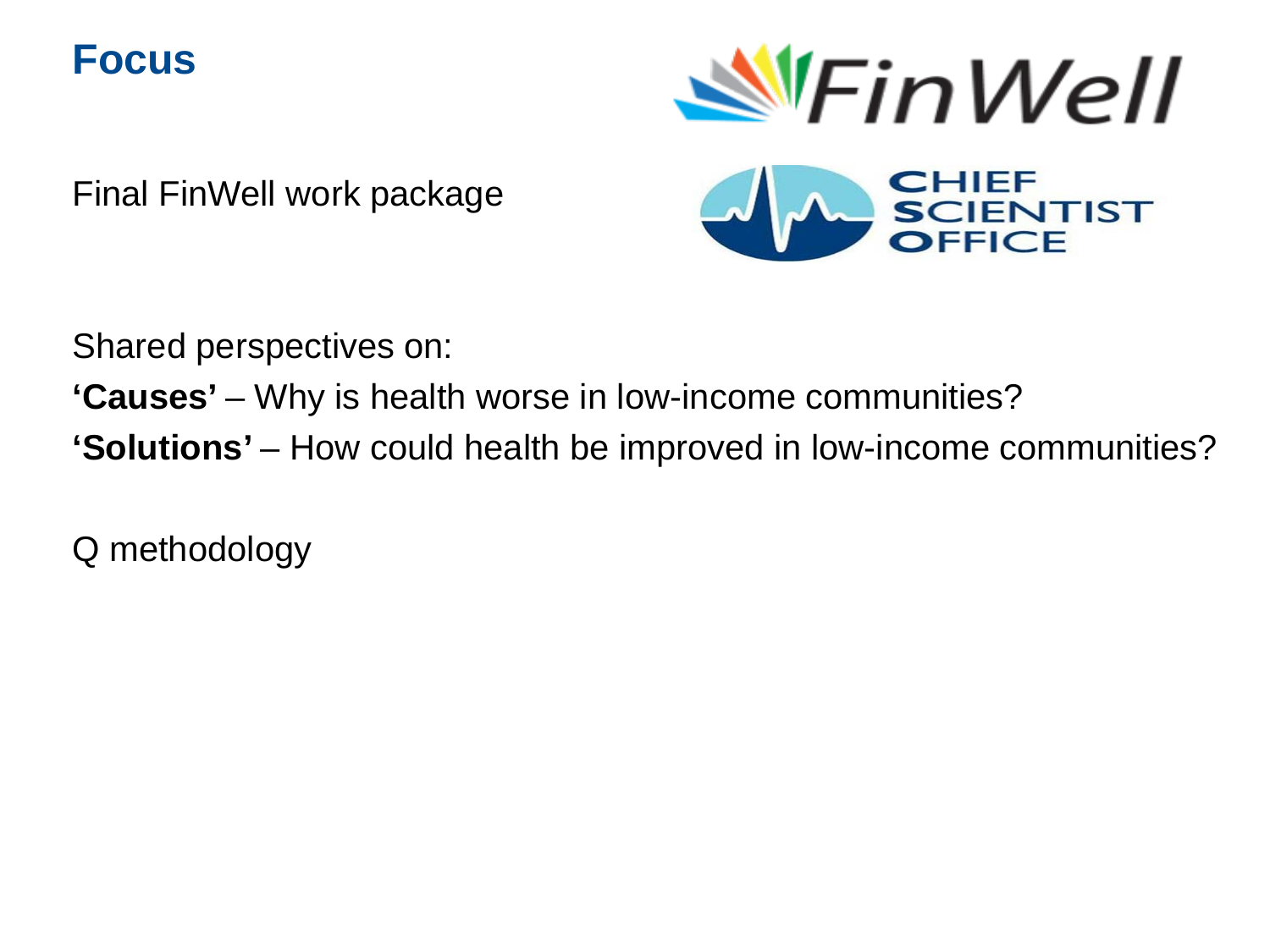#### **Rationale**

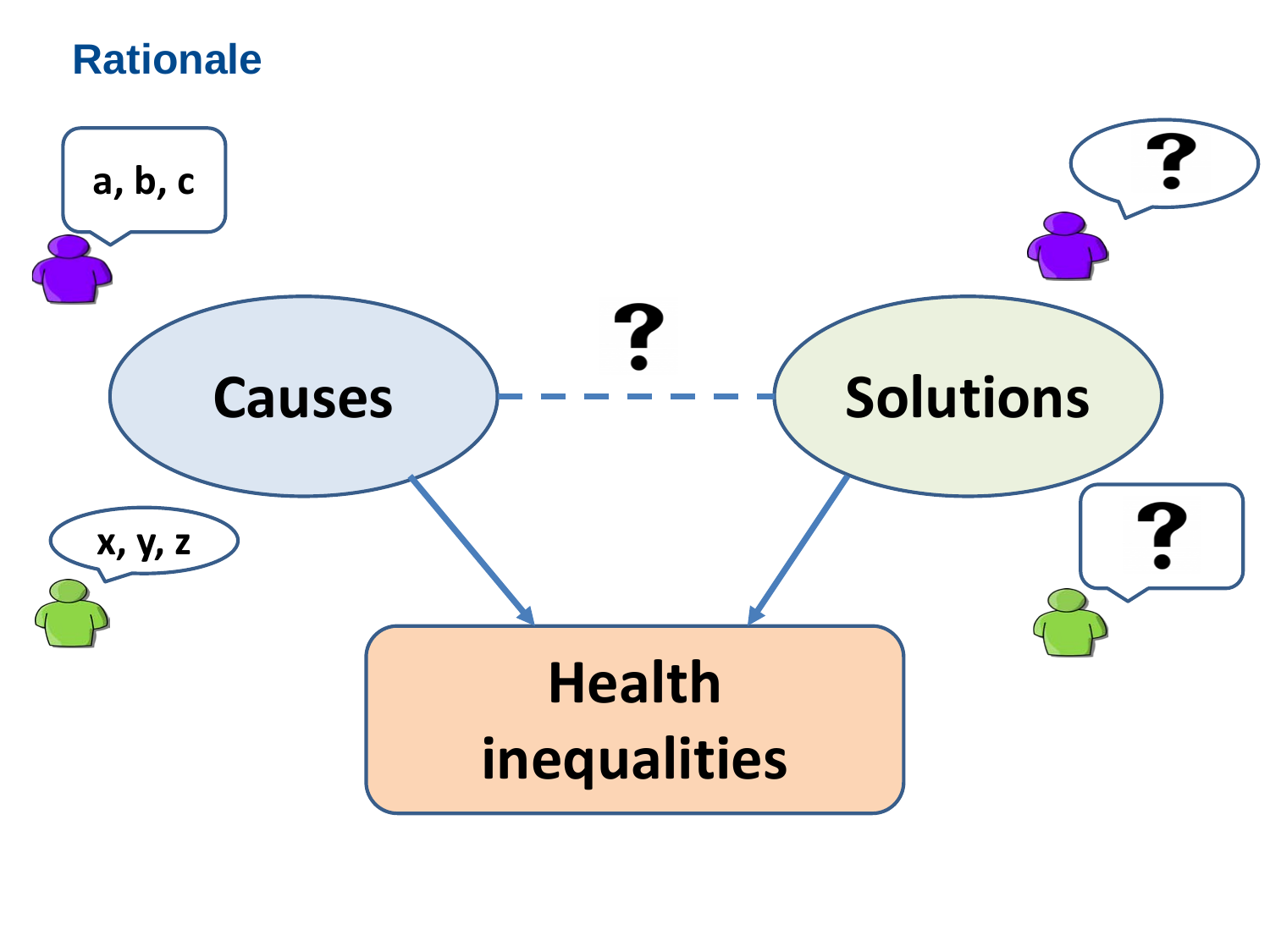# **What is Q methodology (in 2 slides!)?**

Q methodology is a set of connected techniques designed to enable the study of 'subjectivity' (views, opinions, beliefs, values, tastes, …)

Combines qualitative and quantitative techniques





William Stephenson (1935) Nature

*"Only subjective opinions are at issue in Q, and although they are typically unprovable, they can nonetheless be shown to have structure and form, and it is the task of Q technique to render this form manifest for purposes of observation and study." (Brown, 1986, p58)*

Characterised by:

• Card-sorting exercise and by-person factor analysis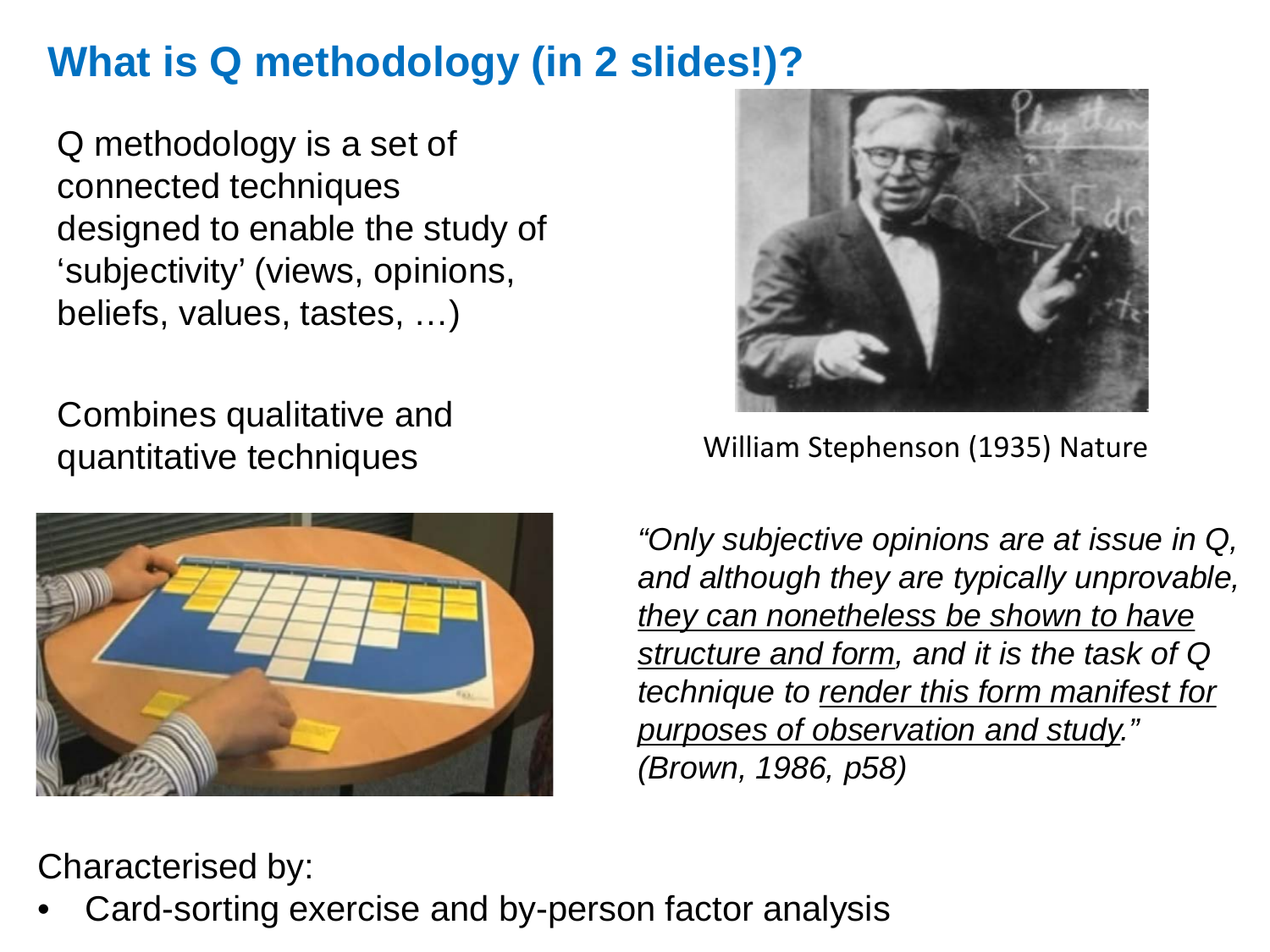





FACTOR A



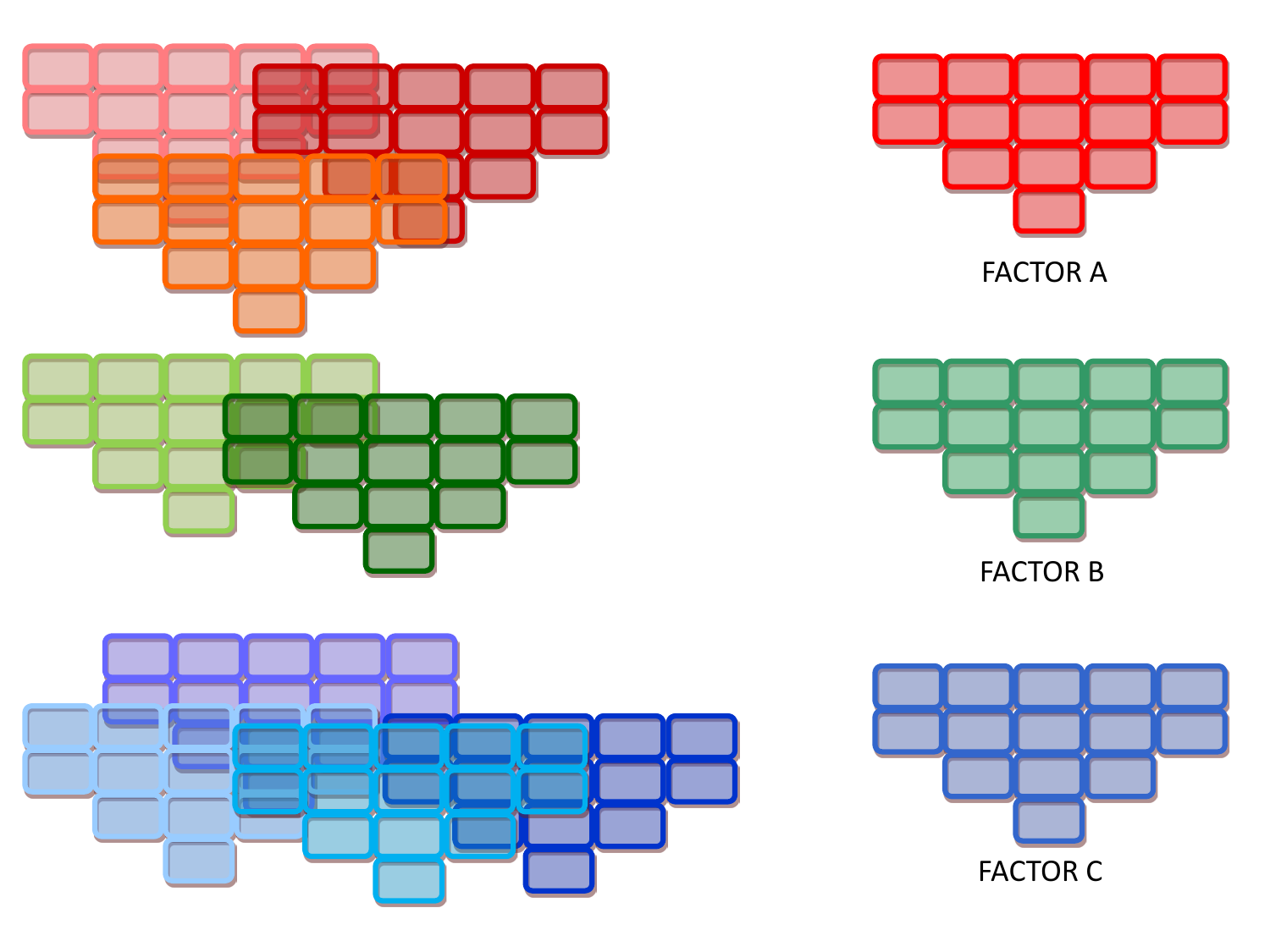### **Study design**

Q study 1 - Why is health worse in low-income communities? (**'Causes'**)

Q study 2 - How could health be improved in low-income communities? (**'Solutions'**)



'Causes': n=34 statements 'Solutions': n=39 statements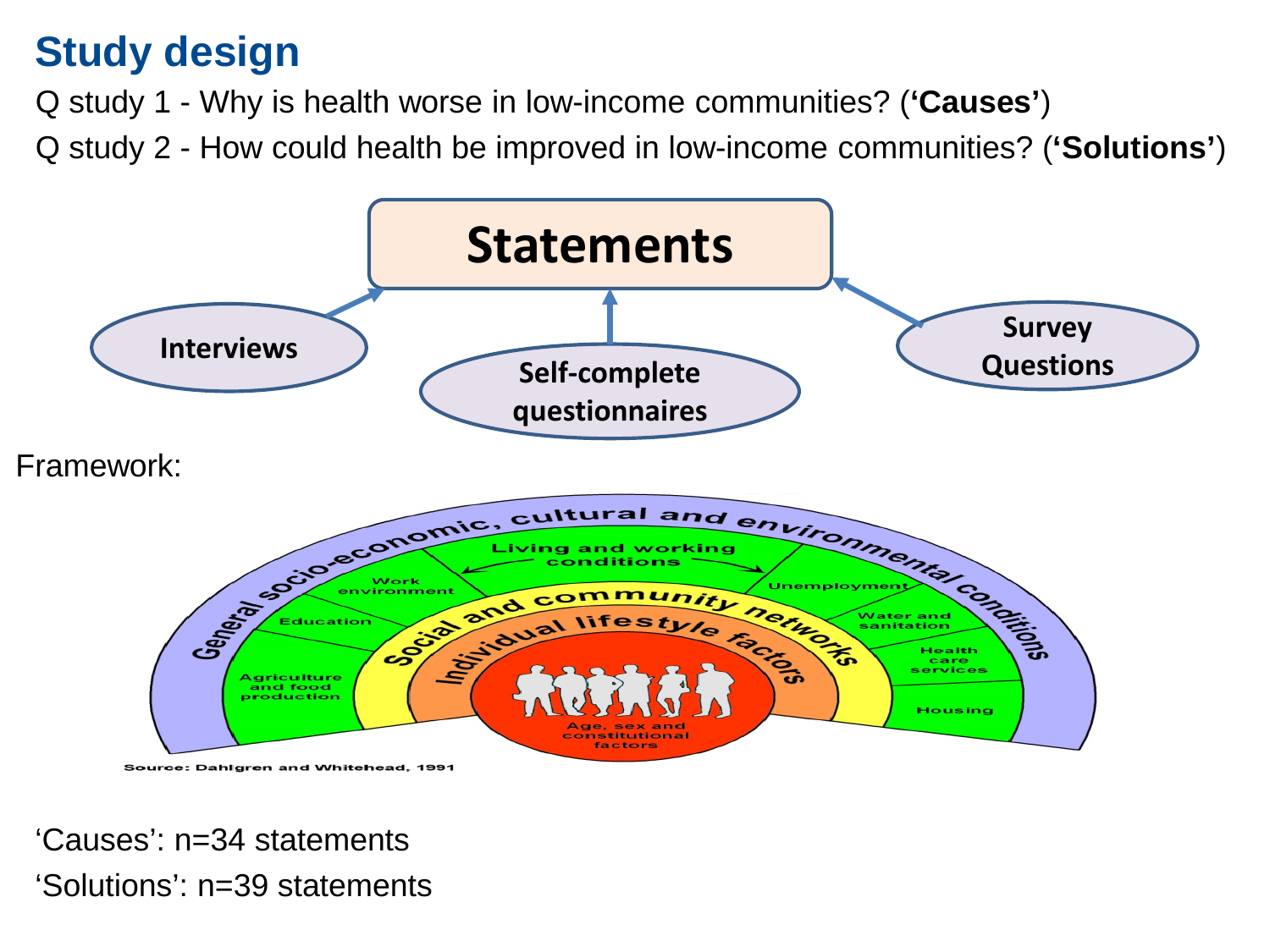## **Example Statements**

#### **'Causes'**

Prefix: Health is worse in low income communities because . . .



#### **'Solutions'**

Prefix: Health could be improved in low income communities by . . .

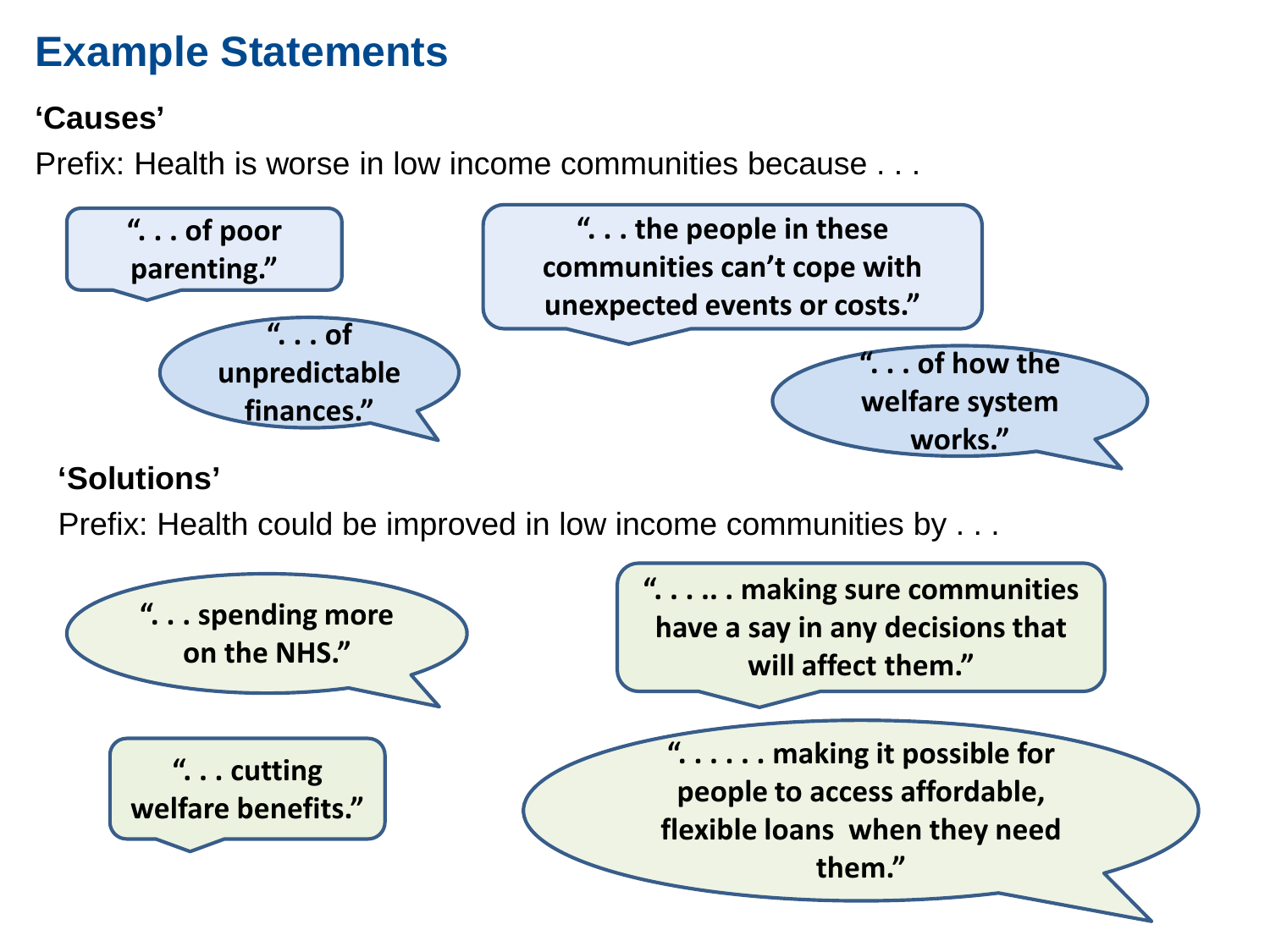# **Sample**

Same sample for 'Causes' and 'Solutions' 53 purposively selected individuals:



**28 Professional Stakeholders**: healthcare professionals, community development workers, public health experts, academics, financial services practitioners, policymakers, social activists, charity workers



**25 Community Participants**: diarists and individuals living in low-income communities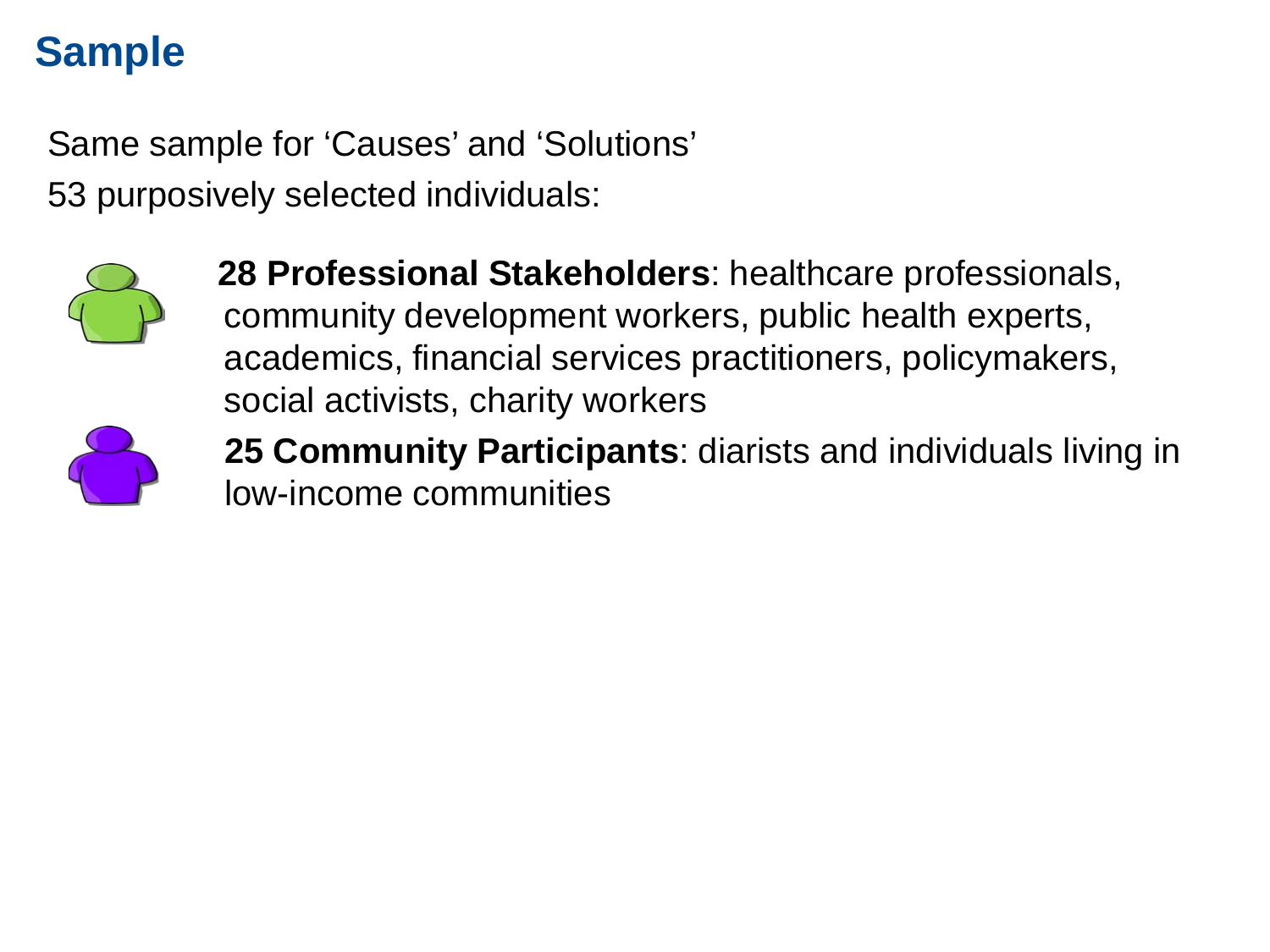# **Results**

#### **'Causes'**

3 factor solution:

- F1 Unfair society 4
- F2 Dependent, workless and lazy
- F3 Intergenerational hardships

#### **'Solutions'**

3 factor solution:

- F1 Empower communities
- F2 Paternalism
- F3 Redistribution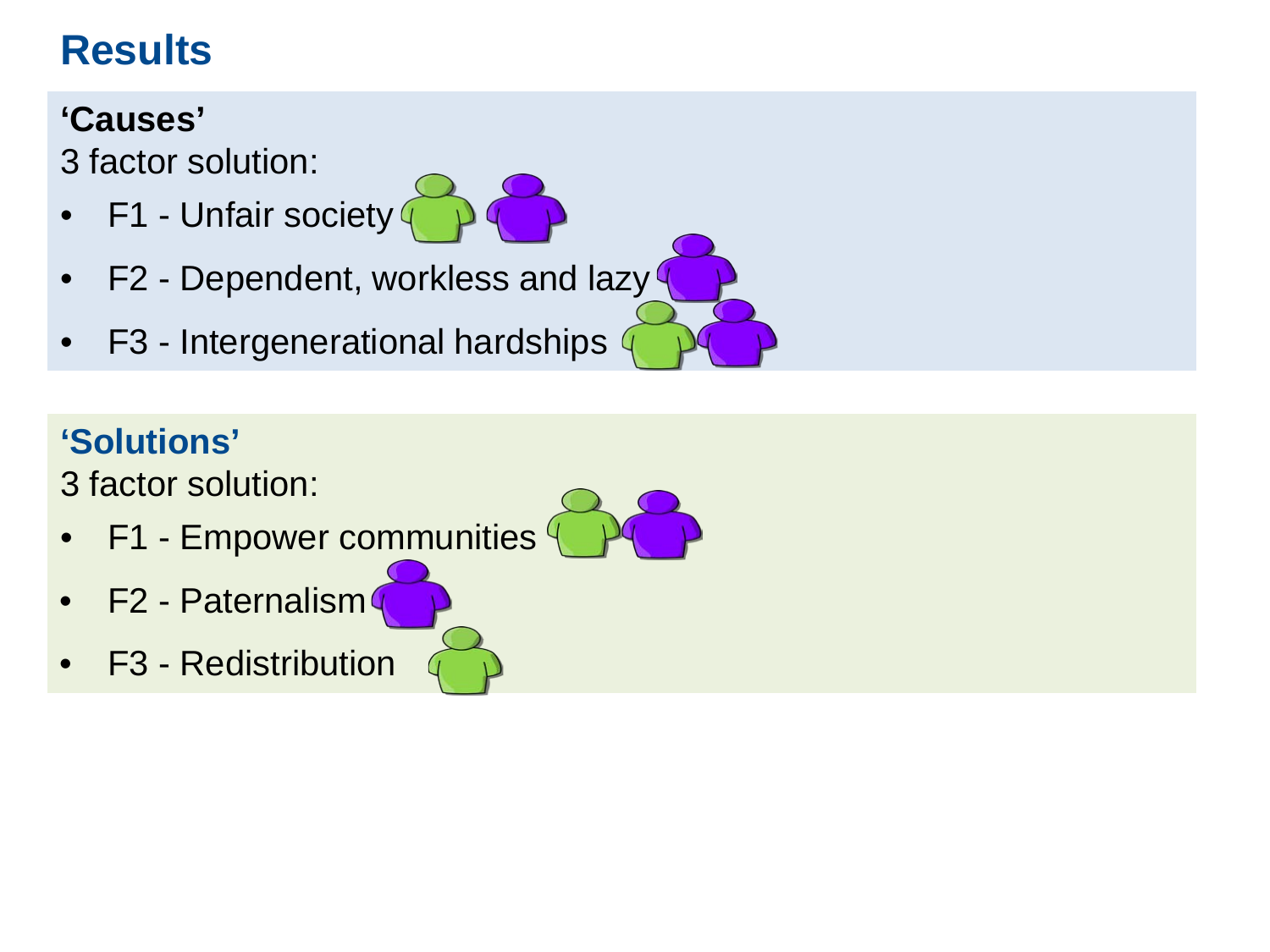**'Causes' – Factor 1**

# **Unfair society**

- Structural issues and politicised environment
- Lack of meaningful and secure employment
- Unpredictable finances
- Welfare system and stigmatisation
- Media and political parties complicit in portrayal
- Rejects view that culture of communities and individual behaviours to blame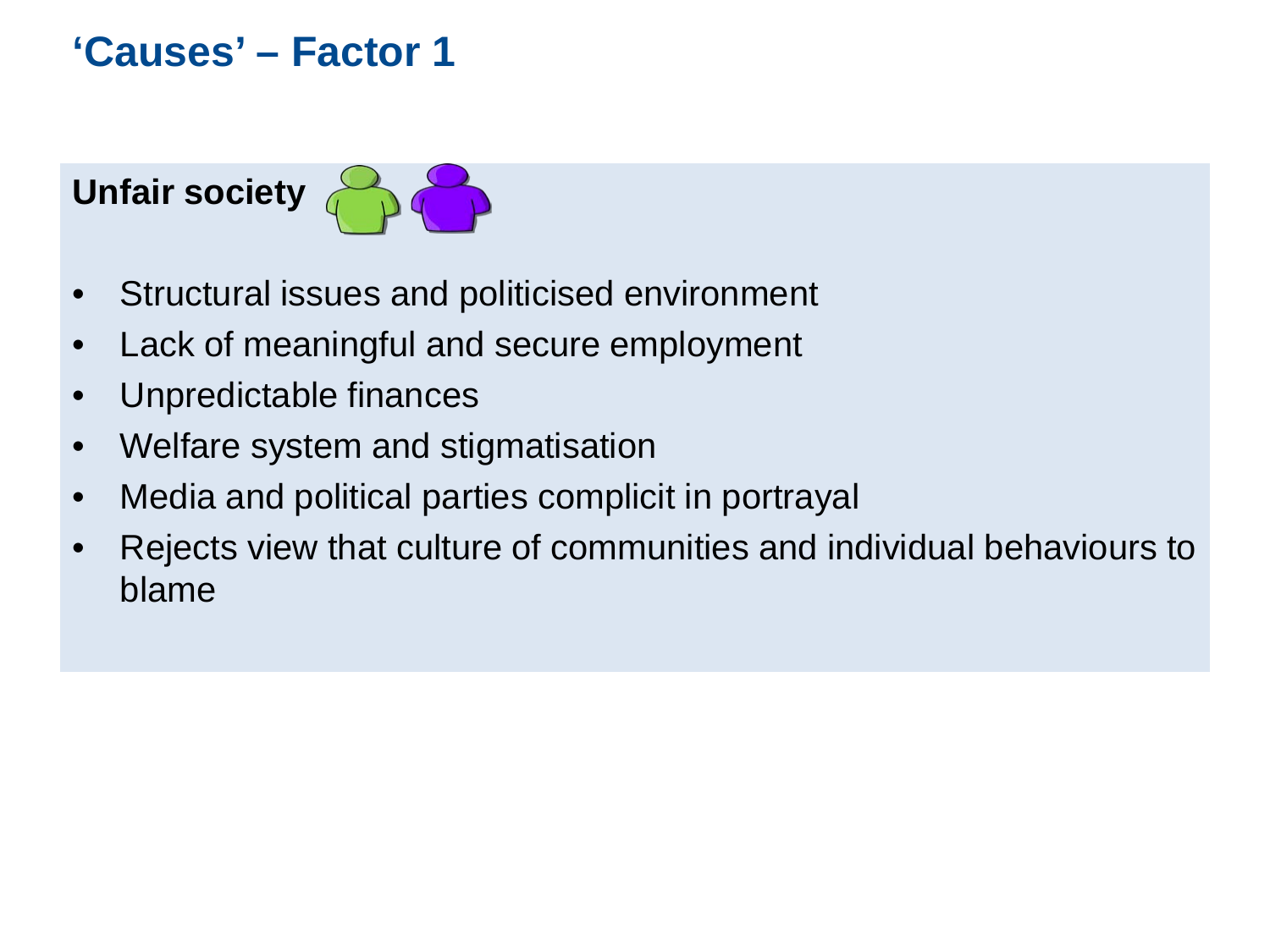### **'Causes' – Factor 2**





- Lost ability/motivation to look after self due to an over-reliance on state
- Complicated relationship with employment & a tendency towards worklessness
- Inability to exert control over their lives
- Conditioned & cleansed of ability to look after self
- Lack of ambition
- Focus on short-term pleasures despite always worrying about money
- Made to feel worthless so behave as such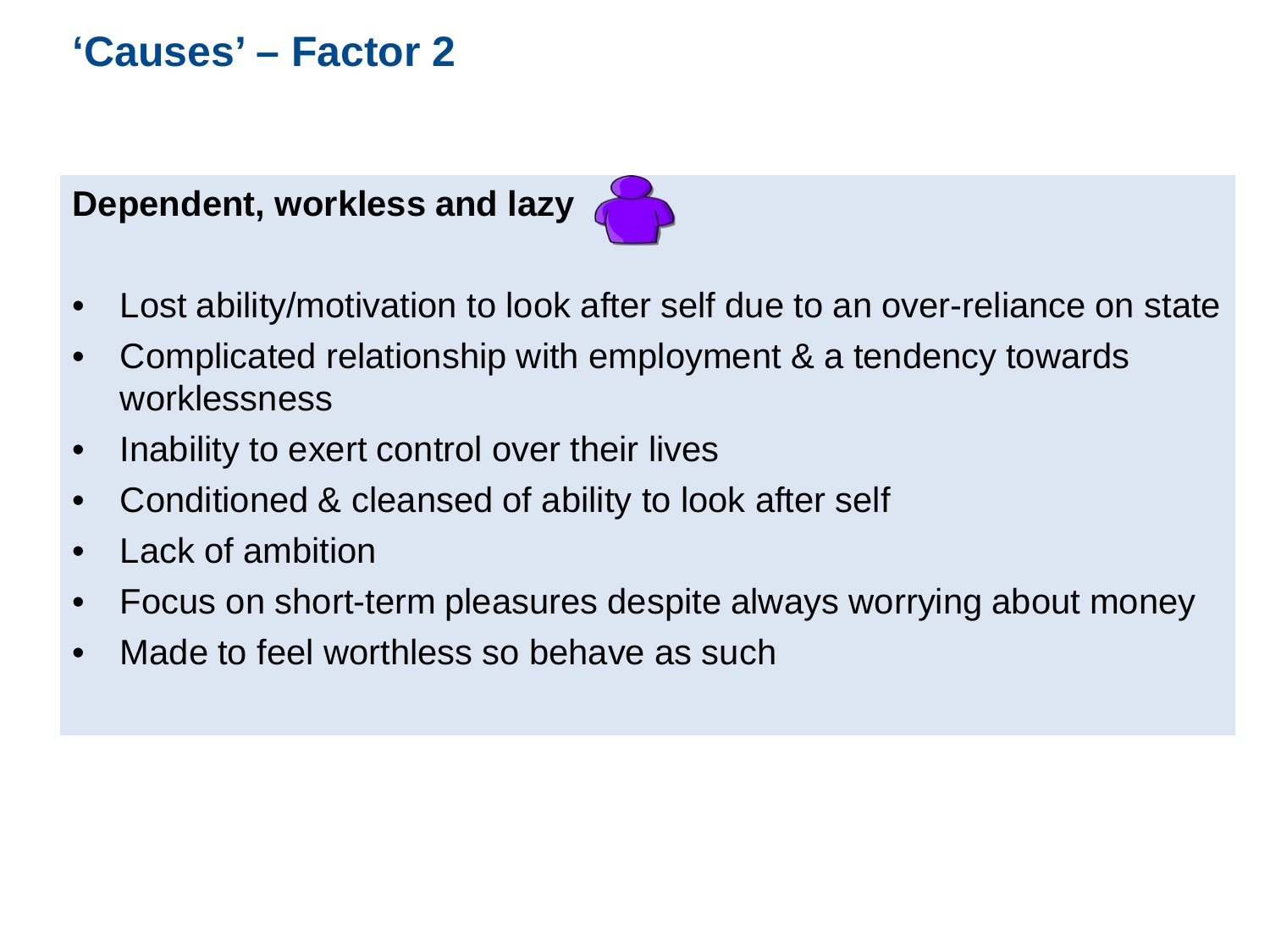### **'Causes' – Factor 3**



- Complicated, generational family issues exacerbated by poorly targeted investment and policies
- Poor children more likely suffer, or be witness to, some form of abuse
- Debilitating effects of poor parenting and lack of role models
- Investment needed in economic and social as well as physical infrastructure
- Insecure jobs and money issues
- Lack of meaning/purpose and daily struggles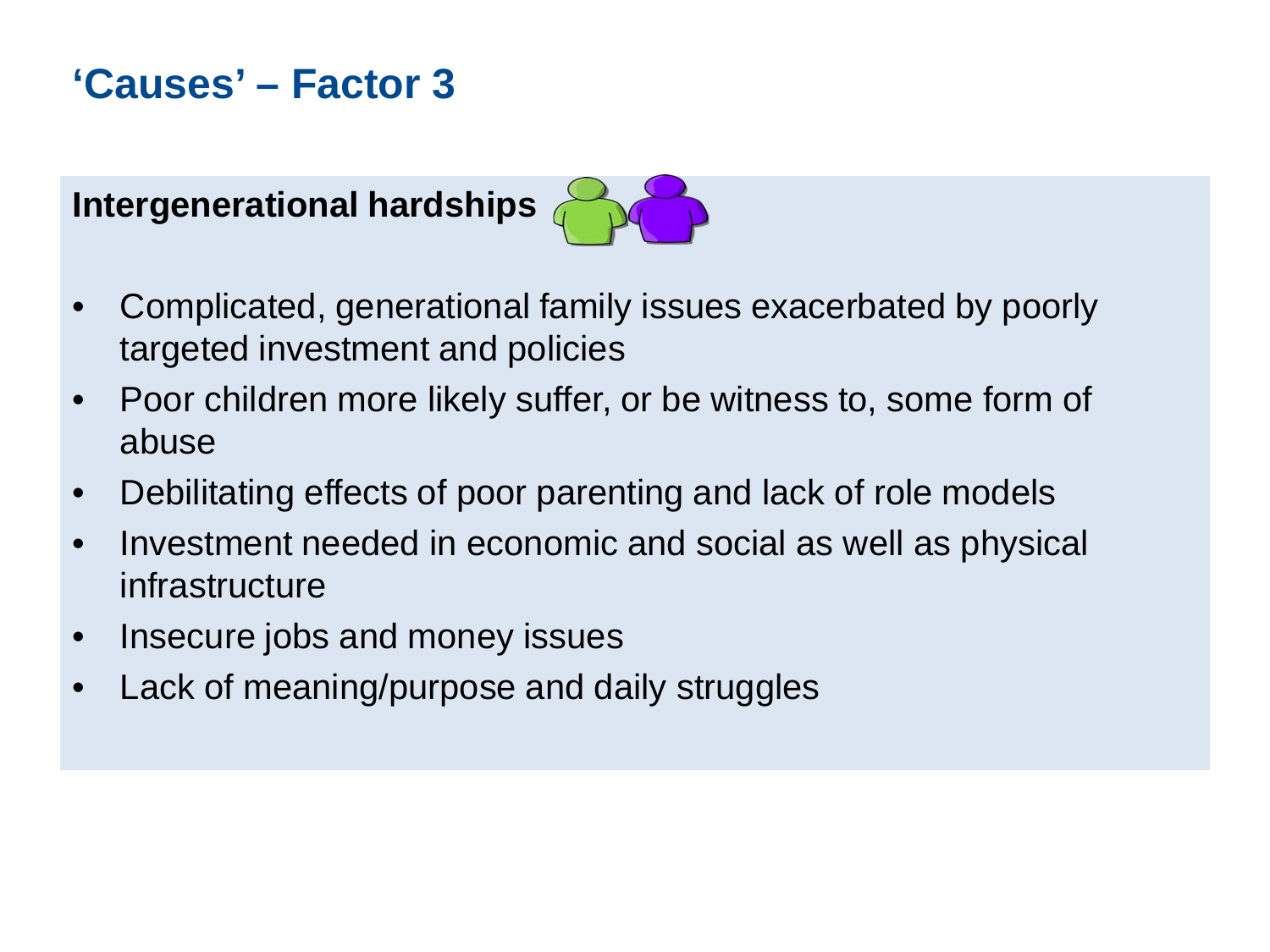# **'Solutions' – Factor 1**

**Empower communities** 



- Devolve power to communities and individuals
- No point doing more of the same i.e. health campaigns
- Empower communities & develop social connectedness
- Invest in community activities and groups
- Support and help (vulnerable) individuals develop skills, confidence and knowledge needed for life
- Money needed to cover basic needs
- Avoid punitive policies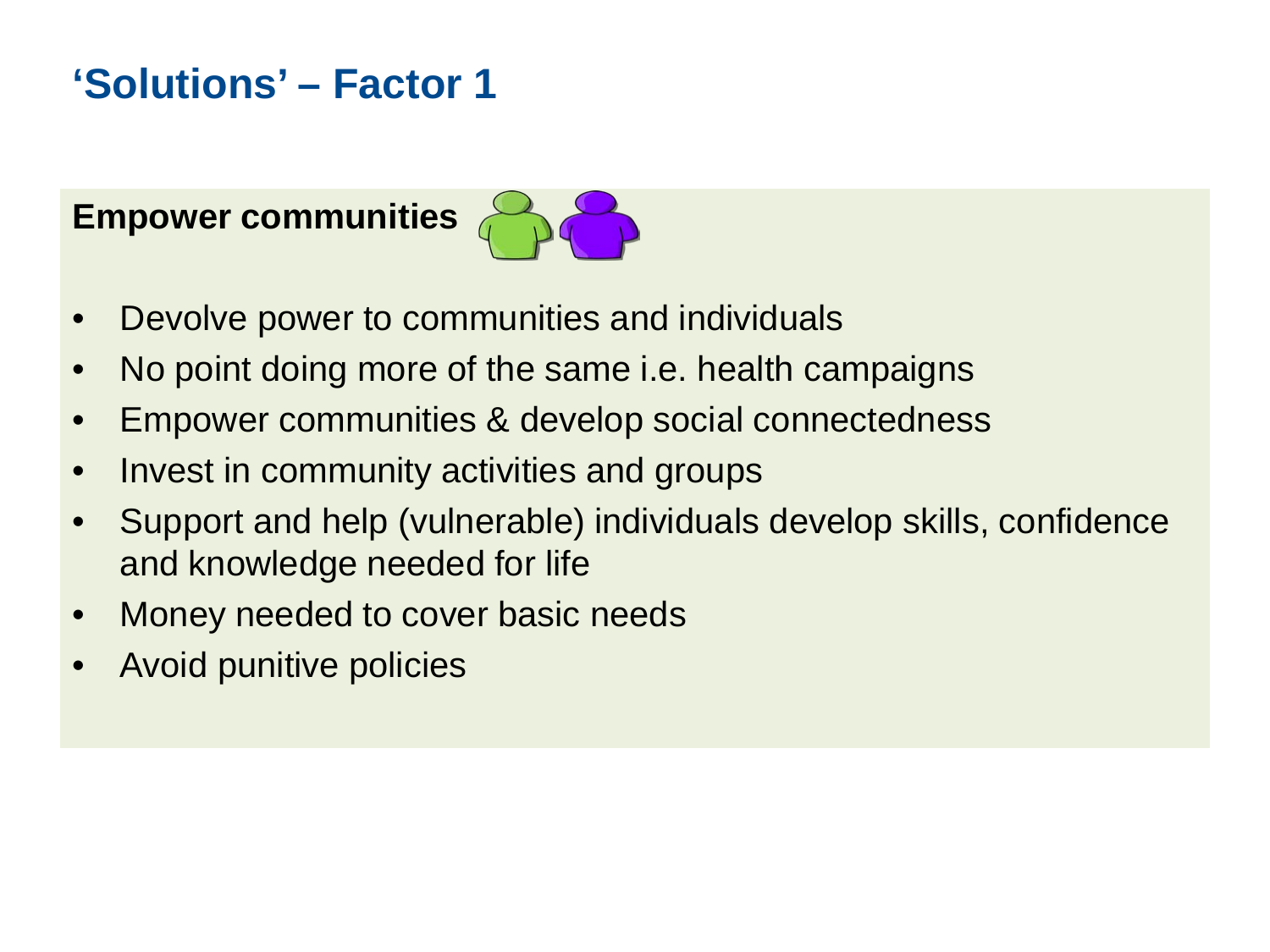### **'Solutions' – Factor 2**

#### **Paternalism**



- Supportive frameworks needed to enable better choices
- Creation of employment opportunities
- Protection from payday/doorstep lenders needed as well as provision of money advice services
- Penalties for welfare recipients spending money on drugs/alcohol
- Children need to be better educated about heathy eating habits
- Reducing price of healthy food
- Health policies more services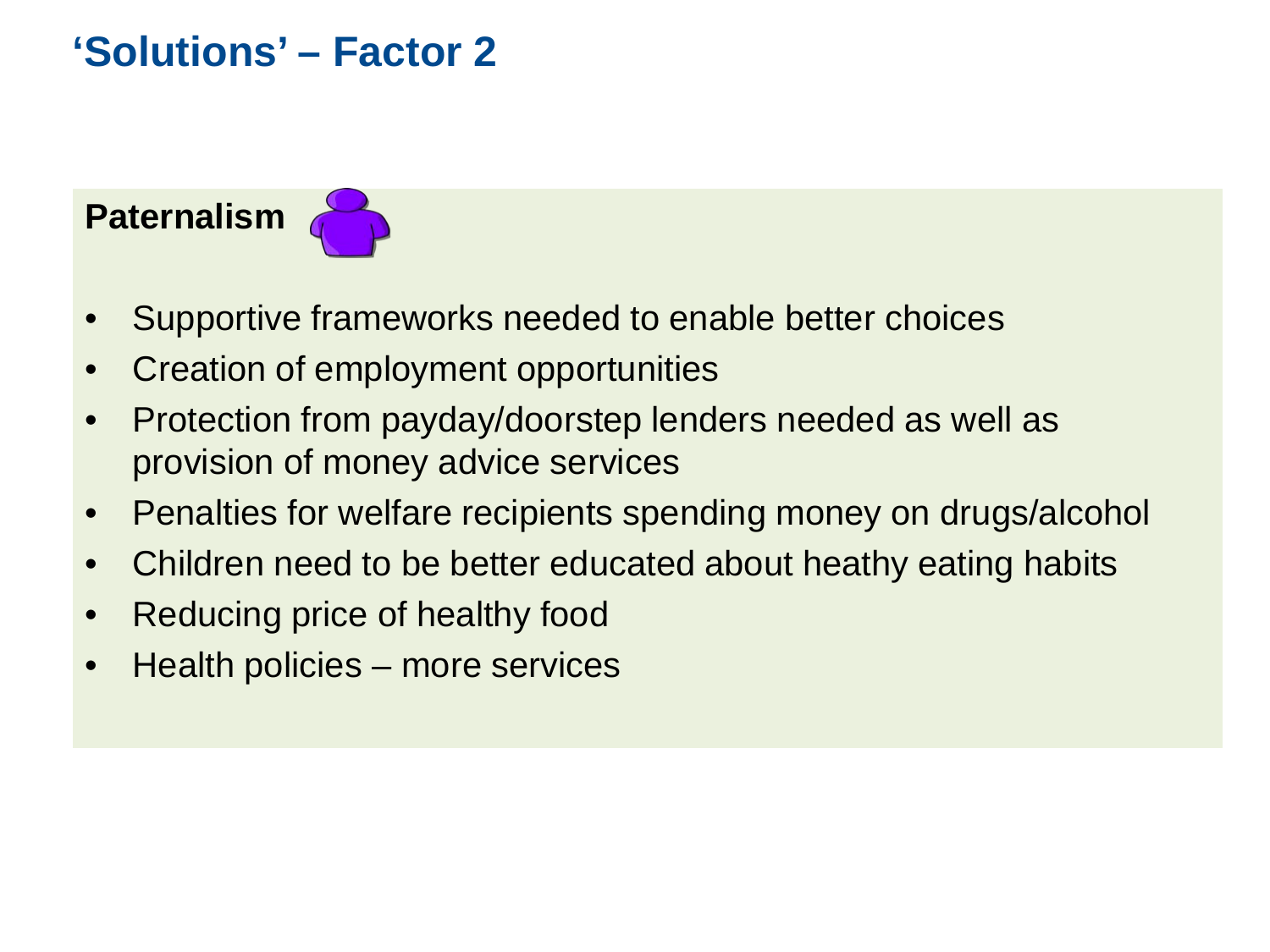# **'Solutions' – Factor 3**

#### **Redistribution**



- Fundamental structural changes required
- Individual interventions or shifting responsibility won't work
- Progressive tax system is key
- Enable funding of well-resourced public services and reduce toxic inequities
- Good work and explore ways to meet basic needs
- Not cutting welfare benefits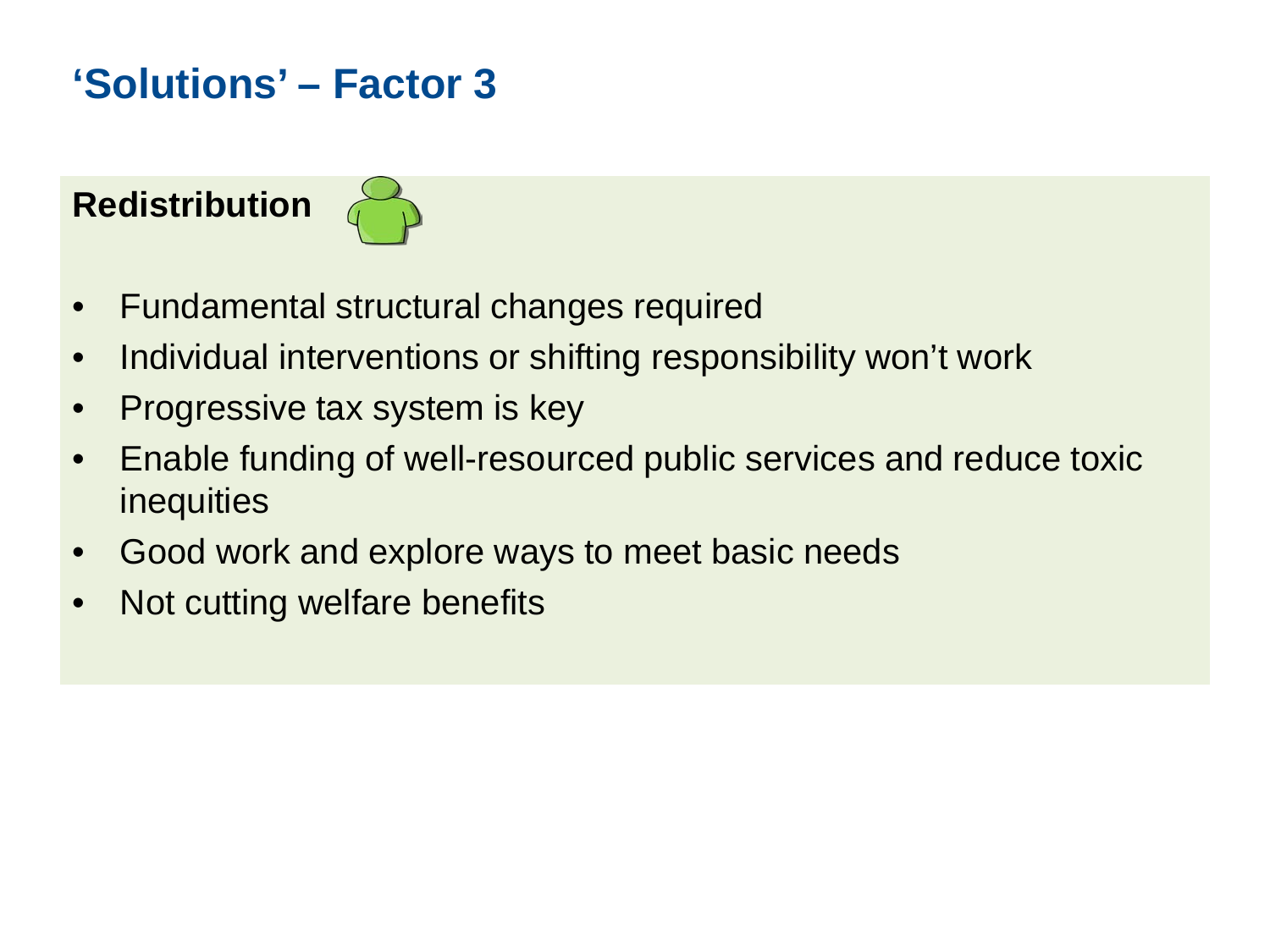### **Exploring the relationship between 'causes' and 'solutions'**

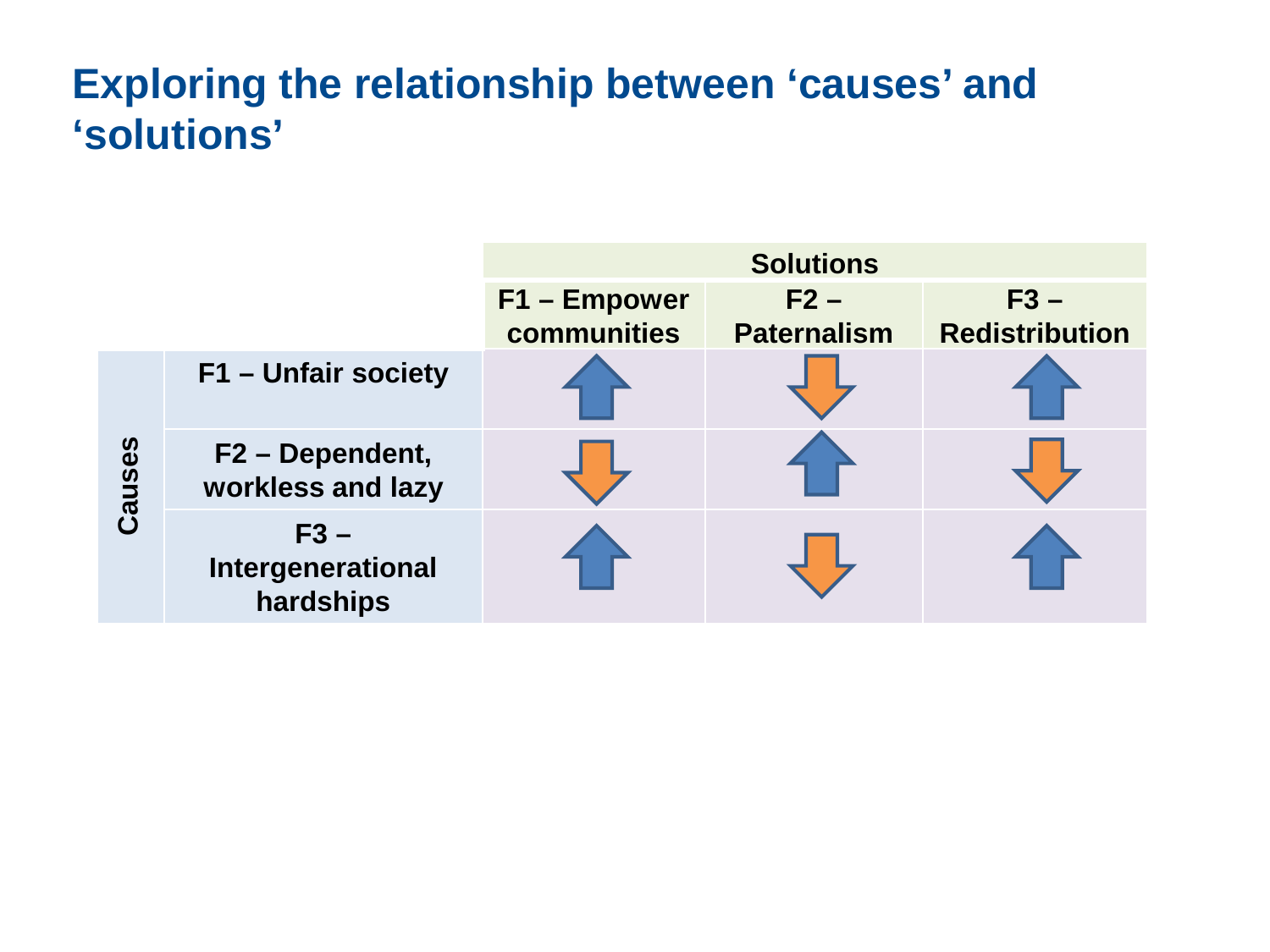#### **What does this mean?**

#### **Plural views**

- Disagreement among and between professional stakeholders and community participants
- Broad agreement about issues relating to money
	- Causes: consensus around the unpredictability of finances and job insecurity
	- Solutions: consensus that welfare benefits should not be cut and that having enough money for basic needs is important
- Raises questions to policymakers and funders: why are more initiatives that act on material circumstances are neither evidenced nor enacted?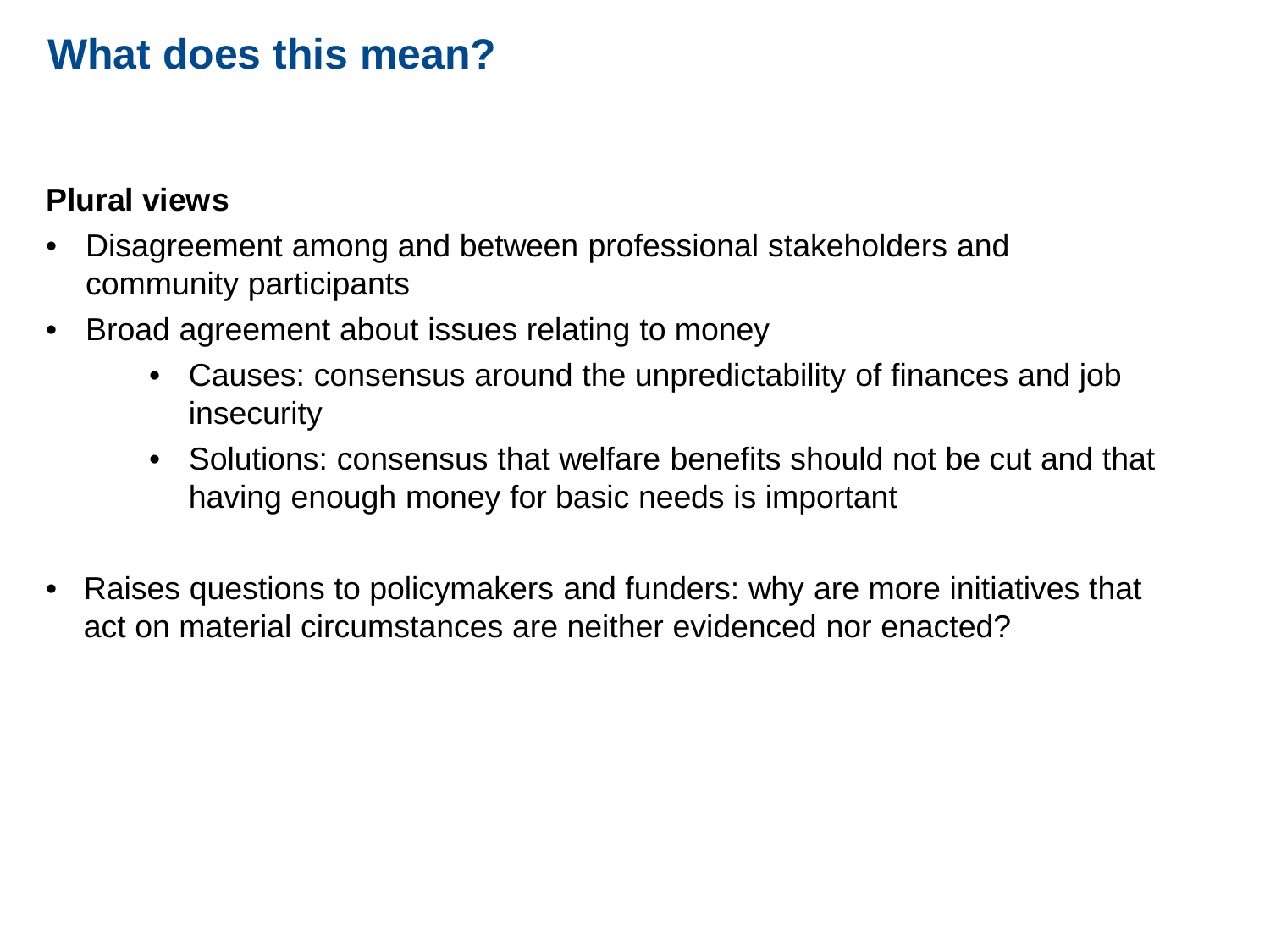# **Questions?**

#### For more detail, please see:

McHugh et al. BMC Health Services Research (2019) 19:35 https://doi.org/10.1186/s12913-019-3884-9

**BMC Health Services Research** 

#### **RESEARCH ARTICLE**





Who knows best? A Q methodology study to explore perspectives of professional stakeholders and community participants on health in low-income communities

Neil McHugh <sub>®</sub>, Rachel Baker, Olga Biosca, Fatma Ibrahim and Cam Donaldson